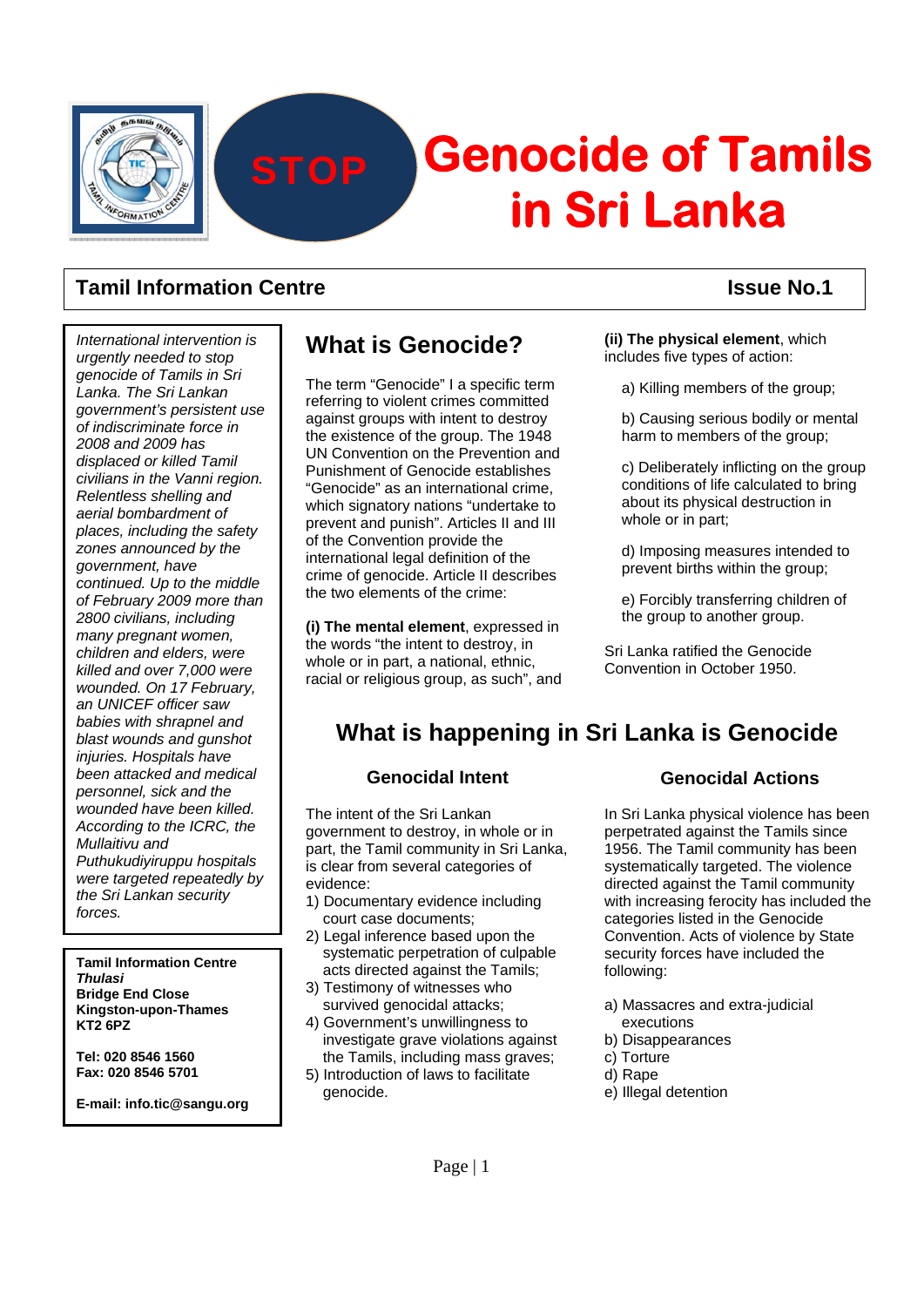#### **Stop Genocide of Tamils in Sri Lanka Tamil Information Centre Issue. In the Issue. No. 1**

### **Genocidal Intent**

International legal precedent (from the International Criminal Tribunals for Rwanda and the former Yugoslavia) holds that genocidal intent can be inferred from the context of the perpetration of culpable acts when they are systematically directed against a group.

The Rwandan tribunal has said that it is possible to deduce the genocidal intent inherent in a particular act charged from the general context of the perpetration of other culpable acts systematically directed against that same group, whether these acts were committed by the same offender or by others. Other factors, such as the scale of atrocities committed, their general nature, in a region or a country, or furthermore, the fact of deliberately and

### **Genocidal Actions**

- Rendering a million Tamils stateless in 1948 and their disenfranchisement in 1949 by legislative measures
- Periodic violence from 1956 and island-wide genocidal massacres targeting the Tamil community
- Security force massacres of the Tamil community in north-east Sri Lanka
- Massacre of Tamils in government custody, including prisons and other detention centres
- The introduction of the draconian legislation and their use exclusively against Tamils
- The use of paramilitary forces and militias by security forces for violations against Tamils
- Mass round-up of Tamils by security forces
- Detention without charge or trial for long periods
- Disappearance of thousands of Tamils following arrest by the security forces
- Abduction and disappearance of Tamils
- Rape of Tamil women by security forces
- Destruction of Tamil villages, homes, hospitals and crops
- Destruction of places of worship and cultural centres
- Prevention of supply of food, medicines and other essential needs to the Tamil population

systematically targeting victims on account of their membership of a particular group, while excluding the members of other groups, can enable the inference of the genocidal intent of a particular act.

The Yugoslavia tribunal has said that intent may be inferred from a number of facts such as the general political doctrine which gave rise to the genocidal acts or the repetition of destructive and discriminatory acts. The intent may also be inferred from the perpetration of acts which violate the very foundation of the group. The tribunal found that the intent derives from the combined effect of speeches or projects laying the groundwork for and justifying the acts, from the massive scale of their destructive effect and from their specific nature, which aims at undermining what is considered to be the foundation of the group.

> **The genocidal actions of the Sri Lankan State have resulted in the deaths of more than 80,000 Tamils, forced nearly a million Tamils to flee the country and internally displaced 800,000 Tamils.**

**The Tamil people call for urgent action to stop the genocide.**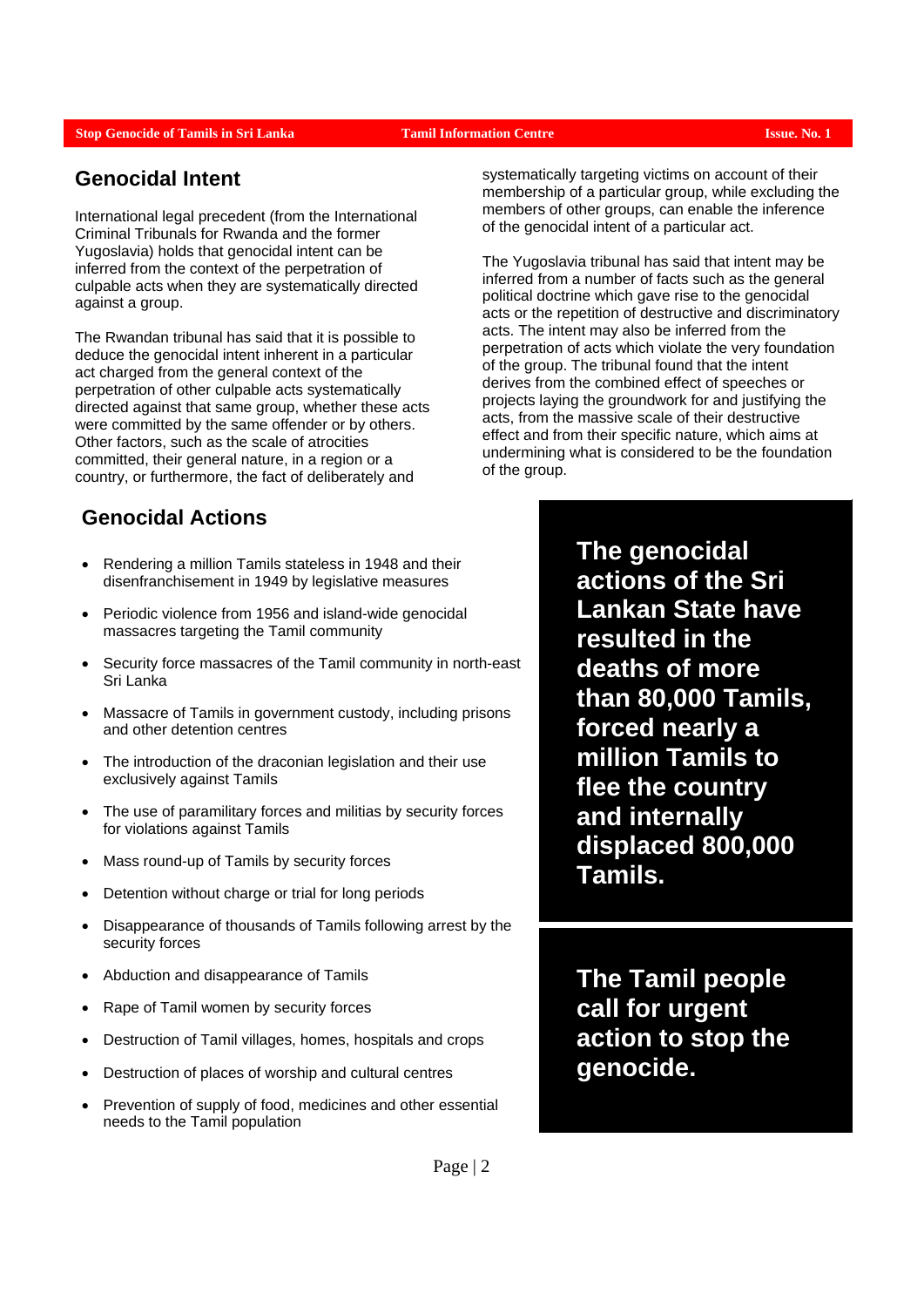#### **Stop Genocide of Tamils in Sri Lanka Tamil Information Centre Issue No.1 <b>Issue No.1**

#### **Violation of international humanitarian law**

High-level [Sri Lankan government] officials assert that the ethnic Tamil population trapped in the war zone can be presumed to be siding with the LTTE and treated as combatants, effectively sanctioning violations. Sri Lankan forces have repeatedly and indiscriminately shelled areas packed with displaced persons, casing numerous civilian casualties. This includes numerous reported bombardments of a government declared "safe zone" and of the remaining hospitals in the region. Concerns of indiscriminate attacks by SLA forces are heightened by reports that they are using multi-barrel rocket launchers. Rockets fired from multi-barrel launchers cannot be targeted with sufficient precision to be accurate against military targets, and their broad area effect makes their use incompatible with the laws of war in areas where civilians or civilian objects (such as schools and hospitals) are located. **- Dr Anna Neistat, Human Rights Watch, US Senate Foreign Relations Committee hearings, 24.2.2009** 

#### **Letter to President Mahinda Rajapaksa**

We urge you to take steps to re-establish accountability and the rule of law in Sri Lanka. Investigations have been promised but have been futile. At times government officials have not appeared diligent, as happened in the investigation of the killing of NGO workers assisted by the International Eminent Persons Group....It must be

made clear to members of the security forces that discipline will be enforced and violators will be brought to justice.

> **Marion Creekmore, Teresita Schaffer, Peter Burleigh, Shaun Donnelly, Ashley Wills, Jeffrey Lunstead 19 January 2009 US ambassadors in Sri Lanka between 1989 and 2006**

# Tamil population in the war zone can be treated as combatants - Sri Lanka government



#### **Puthukkudiyiruppu Hospital**

At least nine people were killed and at least 20 others injured as a result of the first three shellings. The hospital sustained direct hits three times in less than eight hours…On Monday evening at 6.40 p.m., the hospital was hit a fourth time. When it was hit the third time, more than 800 people, including 500 in-patients, were sheltering in the hospital…This is unacceptable. Wounded and sick people, medical personnel and medical facilities are all protected under international humanitarian law.

**Monica Zanarelli, ICRC, South Asia 2 February 2009** 

#### **Wounded Tamil children being treated in Puthukudiyiruppu hospital**

#### **Attack in the safe zone**

On 4<sup>th</sup> [March 2009] artillery shelling, multi-barrel firing and mortar and cannon firing were aimed on the Mathalan makeshift hospital area from 5.15 in the morning till evening. Thirteen civilians were killed and 58 were seriously injured. During this time, shell attacks were made on Mathalan, Ambalavanpokkanai and Valaignarmadam areas which caused the death of 44 civilians and injured 46 persons. 4<sup>th</sup> Wednesday alone, 68 civilians including children were killed and 126 were injured. The number of dead increased as not enough medicines have been sent to Mullaitivu hospital and the injured could not be saved with the limited facilities in the Vanni makeshift hospitals. **Dr. T. Varadhrajah, Regional Director of Health Services, Mullaitivu, Sri Lanka, 5 March 2009**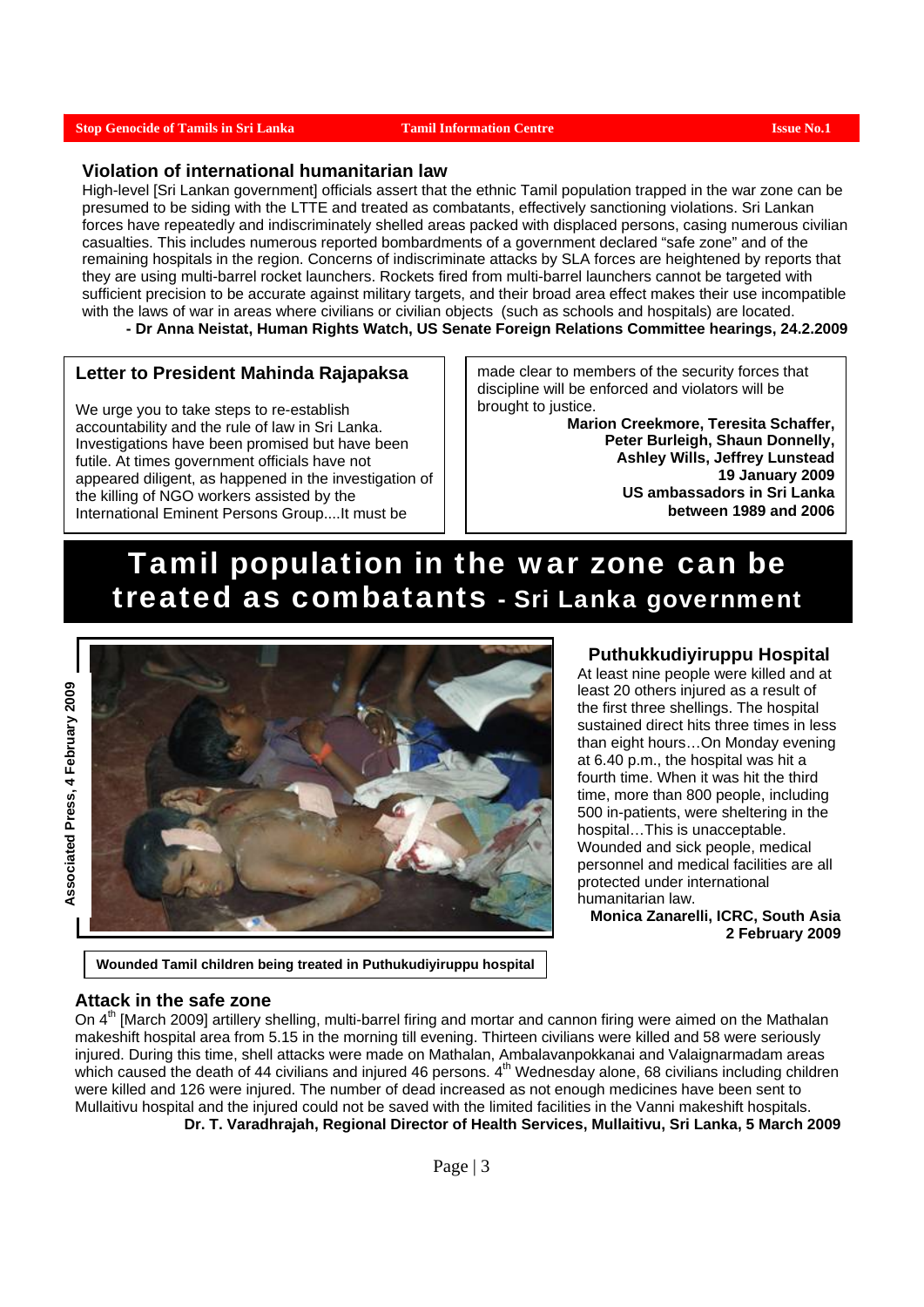# **Model indictment by Tamils Against Genocide to US Department of Justice**

#### **The indictment**

US organization Tamils Against Genocide (TAG) has requested the US Department of Justice to charge Sri Lanka's Defence Secretary Gotabaya Rajapaksa and Army Commander Sarath Fonseka for committing genocide, torture and war crimes and violating US laws. TAG has submitted to the Department a 1000+page model indictment prepared by former US Deputy Attorney General Bruce Fein.

#### **The law**

The decision whether to file charges or not will be made by the Department of Justice. Charges can be brought under the Genocide Accountability Act of 2007. This Act amended the US federal criminal code in 2007 to allow the prosecution of acts constituting genocide committed by an alleged offender who is: (1) an alien lawfully admitted for permanent residence in the US; (2) a stateless person whose habitual residence is in the United States; or (3) brought into, or found in, the United States, even if the offense occurred outside the United States. The genocide provisions were applicable to US citizens even before 2007.

### **The offenders**

Gotabaya Rajapaksa is a US citizen and Sarath Fonseka is a permanent resident of the US holding a Permanent Resident Card (Green Card). Gotabaya Rajapaksa and Sarath Fonseka may be charged under the international customary law doctrine of military command and control responsibility for every act of genocide committed against the Tamils in the territory of Sri Lanka after July 2006, committed with intent to physically destroy the Tamil community in whole or in part. Genocidal intent may be established by the demonstration of a systematic and progressively institutionalized design since Sri Lanka's independence in February 1948 to create a Buddhist Sinhalese State through the physical and cultural genocide of the Tamils.

### **The charges**

The indictment charges the two persons with 12 counts of genocide and 107 counts of war crimes and torture. Count 12 in TAG's indictment covers the continuing genocidal act of artillery shelling of the Tamil civilians who have taken refuge in Mullaitivu

**The model indictment charges the two persons with 12 counts of genocide and 107 counts of war crimes and torture.**

district. This act is similar to the Srebrenica massacres of July 1995. The other 11 counts relate to five regions in Sri Lanka where genocidal acts were committed and to six village clusters where genocidal acts and ethnic cleansing were perpetrated.

#### **The aim**

TAG's strategy of litigation is aimed at stopping genocide of the Tamils of Sri Lanka and to seek justice for Tamils who are victims of the genocidal acts committed by the Rajapaksa administration, under the military command and control responsibility of US citizen Gotabaya Rajapaksa and US Green Card holder Sarath Fonseka. TAG's mandate is focussed solely on addressing Tamil genocide, and therefore, TAG does not have a legal or political position on other complex issues of the conflict.

The model genocide indictment is currently in the possession of US Attorney General Eric Holder in the Department of Justice. TAG, along with other US advocacy groups, will continue to lobby the Department of Justice and Congress to persuade the US to investigate and prosecute in a federal grand jury trial, a US citizen and a Green Card holder who are committing genocide in Sri Lanka.

### **The future**

In light of the fact that the UN, governments and international organizations have thus far been ineffective in mitigating or arresting Tamil genocide in Sri Lanka, and are unable to end Rajapaksa administration's determined military posture of continuing the genocide, TAG is determined to pursue avenues of legal action available within the context of extra-territorial application of the US laws. TAG will also continue, through media publicity and other activities to participate in the international media discourse which has been demonstrably averse to considering the subject of Tamil genocide.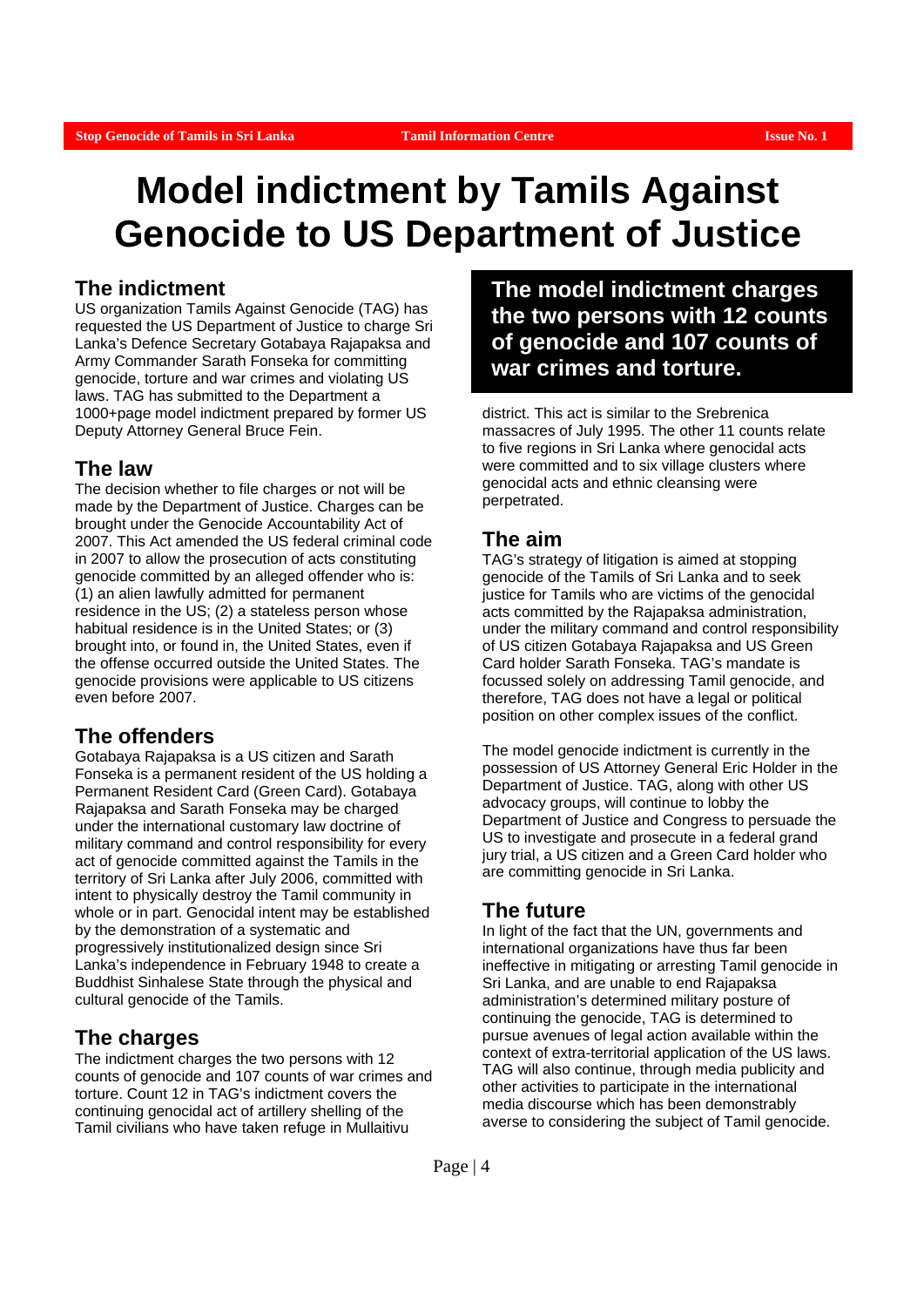# **Britain urged to initiate Security Council Resolution**

Archbishop Desmond Tutu and leading scholars in British universities wrote the following letter to the British government on 6 March 2009:

*We call upon the UK Government to press for an urgent Security Council resolution on the situation in northern Sri Lanka, with the view to dispatching a fact-finding mission there under the auspices of the UN Secretary-General, in furtherance of the Security Council's primary responsibility under the Charter of the United Nations for the maintenance of international peace and security.* 

*We urge the UK Government, as a permanent member of the UN Security Council, to recognise the underlying importance of taking measures aimed at conflict prevention and resolution, and to draw its attention to its commitment under the Security Council resolutions 1265/1999 and 1296/2000 on the protection of civilians in armed conflict; resolution 1366/2001 on the role of the Security Council in the prevention of armed conflict; resolution 1325/2000 on women, peace and security; and resolution 1460/2003 on children in armed conflict.* 

*The deteriorating humanitarian and human rights situation throughout the war-afflicted areas of northern and eastern Sri Lanka warrants immediate attention and action by the Security Council. An armed conflict entailing widespread and serious abuses continues in these areas. Calls for all sides to exercise restraint and respect international humanitarian and human rights law remain unheeded.* 

*Accurate and timely information about the situation of civilians in these areas remain scarce because of government-imposed restrictions on independent observers, including the UN, most human rights* 

*organisations, journalists and others, from accessing the combat zones. A few remaining independent observers have placed the total civilian casualties at 7,000, with 2,000 fatalities, within a four-week period between January and February this year. The total number of civilians trapped by the fighting is conservatively put at a quarter of a million. The real figures are likely to be much higher. The alleged abuses are being carried out with total impunity and include serious and indiscriminate violations of international humanitarian law.* 

*Humanitarian assistance and protection remain minimal owing to both targeted attacks and generalised insecurity. In the absence of concrete improvements in the security situation, each day adds to the toll of civilian deaths and injuries.* 

*Security Council action is urgently needed to ensure an end to persistent abuses by all parties to the conflict, to protect the civilians still at risk of attacks and to help to improve conditions by demonstrating the United Nations' continuing commitment to the wellbeing of civilians caught up in armed conflicts around the world.* 

**Archbishop Desmond Tutu; Dr Louise Arimatsu (LSE); Dr Chaloka Beyani (LSE); Professor Bill Bowring (Birkbeck); Professor Mathew Craven (SOAS); Professor Malgosia Fitzmaurice (Queen Mary); Professor Guy S. Goodwin-Gill (Oxford); Muthupandi Ganesan (Barrister); Dr Krishna Kalaichelvan; Professor Mary Kaldor (LSE); Naomi Lumsdaine; John Mcnally; Dr Roger O'Keefe (Cambridge); Andrew Price (Barrister); Professor Martin Shaw (Sussex); Mannan Thangarajah (Barrister); Professor Nigel White (Sheffield)** 

## **International humanitarian concern**

"We do not believe current plans represent a sufficient solution by international humanitarian standards. Prolonging the displacement of this very vulnerable group of people is not in anyone's interests. There is no UK Government money going into the camps."

**Spokesperson for UK Department for International Development on internment camps in the Vanni 13th February 2009** 

"These are nothing but concentration camps. Why should they be in camps? If they are citizens they should be rehabilitated straight away."

**Raman Senthil, Indian MP on internment camps in the Vanni, 18 February 2009** 

"We join the Co-Chairs and call on the LTTE and the Government of Sri Lanka not to fire out of or into the safe zone established by the Government or in the vicinity of the PTK hospital (or any other medical structure), where more than 500 patients are receiving care and many hundreds more have sought refuge.

#### **Hillary Clinton, Secretary of State, US David Miliband, Foreign Secretary UK 4 February 2009**

"If the Sri Lankan government does not respond to this call for a ceasefire within 24 hours, Gordon Brown should call for the suspension of Sri Lanka from the Commonwealth."

**Joan Ryan MP, The Times (UK), 22 March 2009**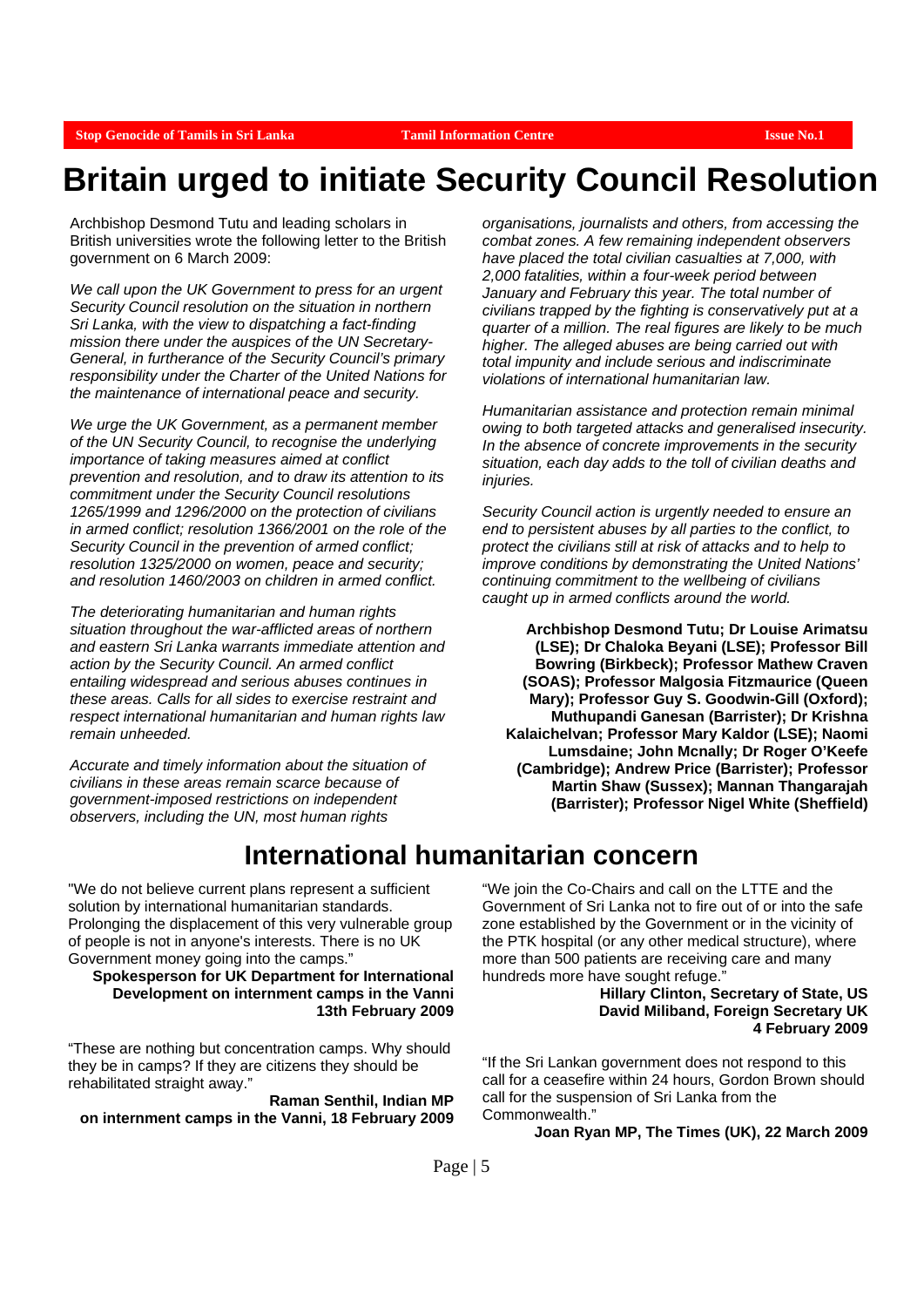# **British MPs demand suspension of Sri Lanka from Commonwealth**

 "As a signatory to the Commonwealth's Harare declaration, the government of Sri Lanka is committed to the defence of human rights, democracy and the rule of law. However, under the guise of a campaign of liberation, the Sri Lankan government has pursued a brutal military campaign in which it has shelled its own people, including in government-designated "safe zones", displacing, injuring and killing many thousands of innocent civilians. In the past two months alone 2,000 lives have been lost and as many as 5,000 have been injured. In the areas it has secured there have been reports of unlawful killings, enforced disappearances and other human rights violations. Dissent is treated as treason, criticism is violently suppressed and Sri Lanka is one of the most dangerous places in the world for journalists. Its conduct is, therefore, manifestly incompatible with the principles set out in the Harare declaration.

"The Commonwealth Ministerial Action Group - which meets in London today - was established in 1995 as the guardian of the fundamental values of the Commonwealth. But Sri Lanka has yet to feature on its agenda. Sri Lanka should be put under permanent scrutiny and its government suspended from the Commonwealth until: 1) a ceasefire has been established; 2) it grants a UN monitoring mission unfettered access to the country; 3) it allows international aid agencies access to the Vanni region; and 4) it resumes peace negotiations. Last year Sri Lanka lost its seat on the UN human rights council over its poor human rights record. It is likewise incumbent upon the Commonwealth to exercise leadership on human rights."

**Joan Ryan MP, Siobhain McDonagh MP, Lee Scott MP, Virendra Sharma MP Andrew Pelling MP, Andrew George MP, Andrew Dismore MP Stephen Pound MP, Dr Phyllis Starkey MP, Eric Joyce MP, Neil Gerrard MP 4th March 2009** 

# **Hospital under fire for 18 hours - UN**

**The hospital has been under heavy artillery fire for about 18 hours now, and cluster bombs were used this morning. What we are saying is that there have been clear breaches of humanitarian law here. Both sides had the capability to fire cluster bombs, which can be launched from the ground or the air, but it was not clear which was responsible. However the government forces were conducting air strikes on targets within about 1,000 metres of the hospital in Puthukudiyiruppu.** 

**Gordon Weiss, a UN spokesman in Sri Lanka, 4th February 2009** 

# **Journalists imprisoned**

Reporters Without Borders (RSF) asked the United Nations Human Rights Council on 17 March 2009 to intercede on behalf of two imprisoned Sri Lankan journalists, J.S. Tissainayagam and N. Vithyatharan, and to meet as quickly as possible to discuss the human rights situation in Sri Lanka. RSF said it is shocked by the comments of the Sri Lankan President's brother, Defence Secretary Gotabaya Rajapaksa, made about Vithyatharan in an interview for Amos Roberts, a reporter with Australia's Special Broadcasting Service (SBS). "He is involved in the recent air attack and I am telling you if you try to give cover-up for that person you have blood in your hands," Rajapaksa said. "And if someone says he is arrested because he is in the media, that person also has blood on his hands".

# **Getting away with slaughter**

"In many cases, the killings have been what independent observers would define as genocide, with whole communities killed in a form of ethnic cleansing. With the eyes of the world turned elsewhere, the Sri Lankan government has felt able to get away with this slaughter, despite condemnation from the Dalai Lama and the UN secretary general.

"Ministers must condemn the Sri Lankan government and make clear that the country faces expulsion from the Commonwealth – which expects its members to observe human rights – unless it allows the UN and aid agencies full access to the region."

> **Andrew Dismore, Guardian (UK) 4 March 2009**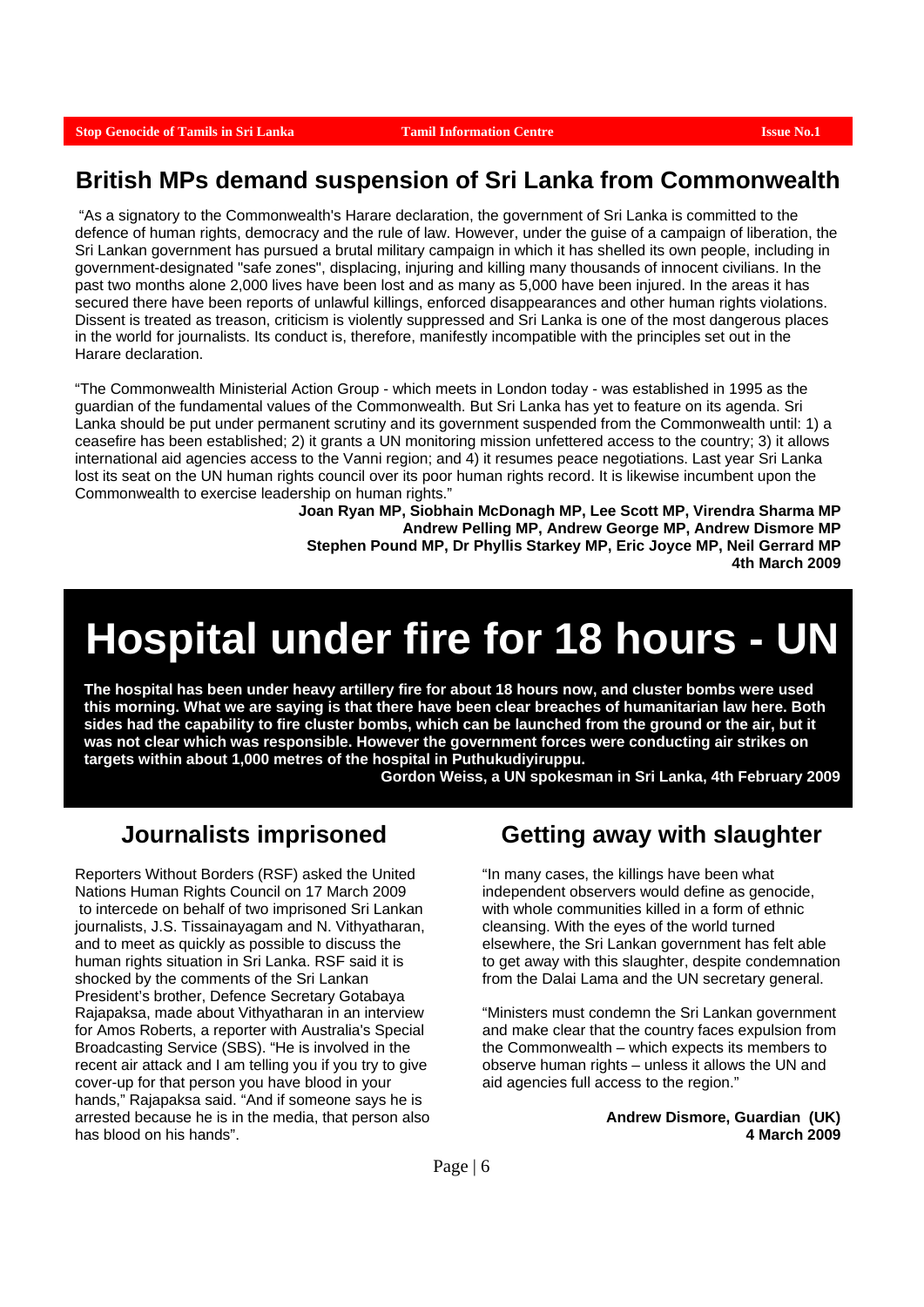# **IDPs held in de facto detention**

Amnesty International **Amnesty International** 

The Sri Lankan government has intensified the suffering of the displaced people by cutting off international humanitarian assistance to a region where there are no longer any functioning hospitals. Those people that risk their lives and flee face further ordeals when they enter government-controlled areas.

Amnesty International has received information that the government is using the screening process at checkpoints and in transitional "welfare villages" as an excuse to discriminate against large groups of ethnic Tamils and to detain families for indefinite periods of time.

Reports show that the "welfare villages" established by the authorities are overcrowded and have inadequate facilities. In camps in Vavuniya and Jaffna, the displaced are held in de facto detention, not being allowed to leave. There is also a continued military presence inside the camps which puts the civilians at further risk.

The Sri Lankan government's attitude so far has been to seek international assistance while rejecting international standards or scrutiny. The United Nations and donor government must ensure Sri Lanka acts on its obligations and ends the discrimination and suffering of the displaced people."

**Sam Zarifi, Amnesty International, 27 March 2009** 

# **Growing number of targeted killings**

International<br>Commission of Jurists

The Sri Lankan authorities have proved unable or unwilling to solve the growing number of targeted killings of employees of international aid organizations in government territory. In August 2006, 17 Action Contre la Faim workers were shot to death in Muttur. The police investigation into their deaths has lacked impartiality, transparency, or willingness to cooperate with outside forensics experts.

In a meeting with the ICJ's Secretary General in June 2007, the President of Sri Lanka pledged to set up an independent task force within the regular criminal justice system to vigorously renew investigations in the case of Action Contre la Faim, as well as the case of the killing of five students in Trincomalee in January 2006.

At a meeting with the ICJ on September 5, the Minister of Justice and the Attorney General denied any recollection of the commitment, and to date the task force has not been established.

> **ICJ Submission to the Universal Periodic Review of Sri Lanka UN Human Rights Council 2nd Session of the Periodic Review, 5 – 16 May 2008**

## **UN peace keeping mission should be allowed into Sri Lanka**

"…… I also believe that the time has come for the UN Secretary- General, Ban Ki Moon, to demand that a United Nations peacekeeping mission be allowed access to the country to avoid a civilian bloodbath. The Tamil people have seen so much death and destruction. They are terrified of Sri Lankan troops and their "holding camps", not to mention their different language."

> **Robert Evans, MEP - Chair of the European Parliament Delegation for Relations with South Asia 13th February 2009**